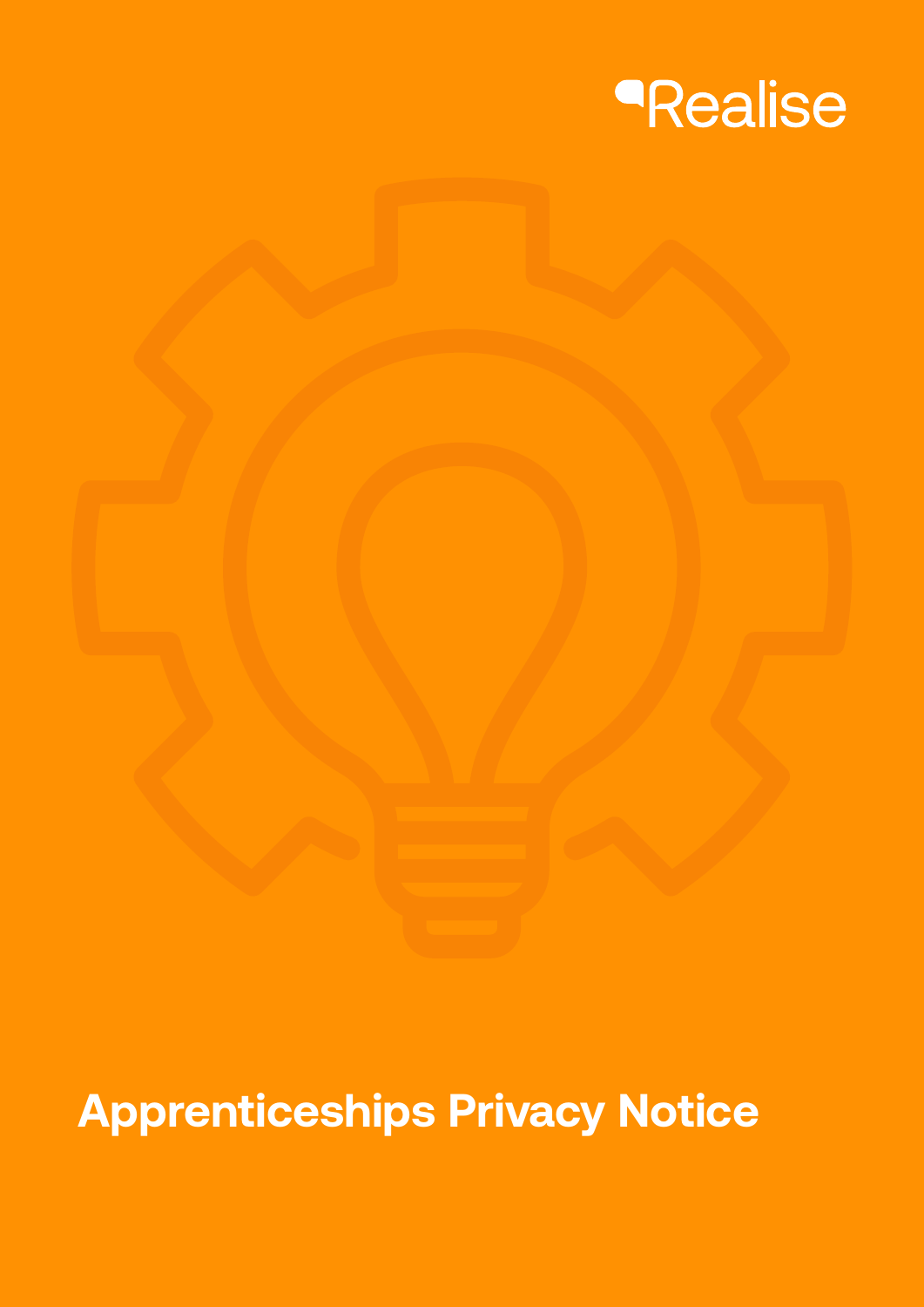# **Privacy Notice for Apprenticeships**

## **The purpose of this document**

Realise Learning & Employment is committed to protecting the privacy and security of your personal information.

This privacy notice describes how we collect and use personal information about you during and after your apprenticeship with us, in accordance with the General Data Protection Regulation (GDPR).

It applies to all apprentices who use our apprenticeship training services.

For the purposes of the UK's Data Protection Act 2018, the data controller is Realise Learning & Employment, 12 Europa View, Sheffield Business Park, Sheffield, S9 1XH. Our investment partners, Endless LLP, act as a data controller of any visitor or contractor data that is provided to them, and throughout this partnership personal data may be transferred in conjunction with the below privacy statement and the Endless Privacy statement here: https://www.endlessllp.com/portfolio-privacy-statement. Endless LLP is a company incorporated in England and Wales with Company Reg. No. OC316569.

#### **Data protection principles**

We will comply with data protection law. This says that the personal information we hold about you must be:

1. Used lawfully, fairly and in a transparent way.

2. Collected only for valid purposes that we have clearly explained to you and not used in any way that is incompatible with those purposes.

- 3. Relevant to the purposes we have told you about and limited only to those purposes.
- 4. Accurate and kept up to date.
- 5. Kept only as long as necessary for the purposes we have told you about.
- 6. Kept securely.

#### **The kind of information we hold about you**

Personal data, or personal information, means any information about an individual from which that person can be identified. It does not include data where the identity has been removed (anonymous data).

There are "special categories" of more sensitive personal data which require a higher level of protection.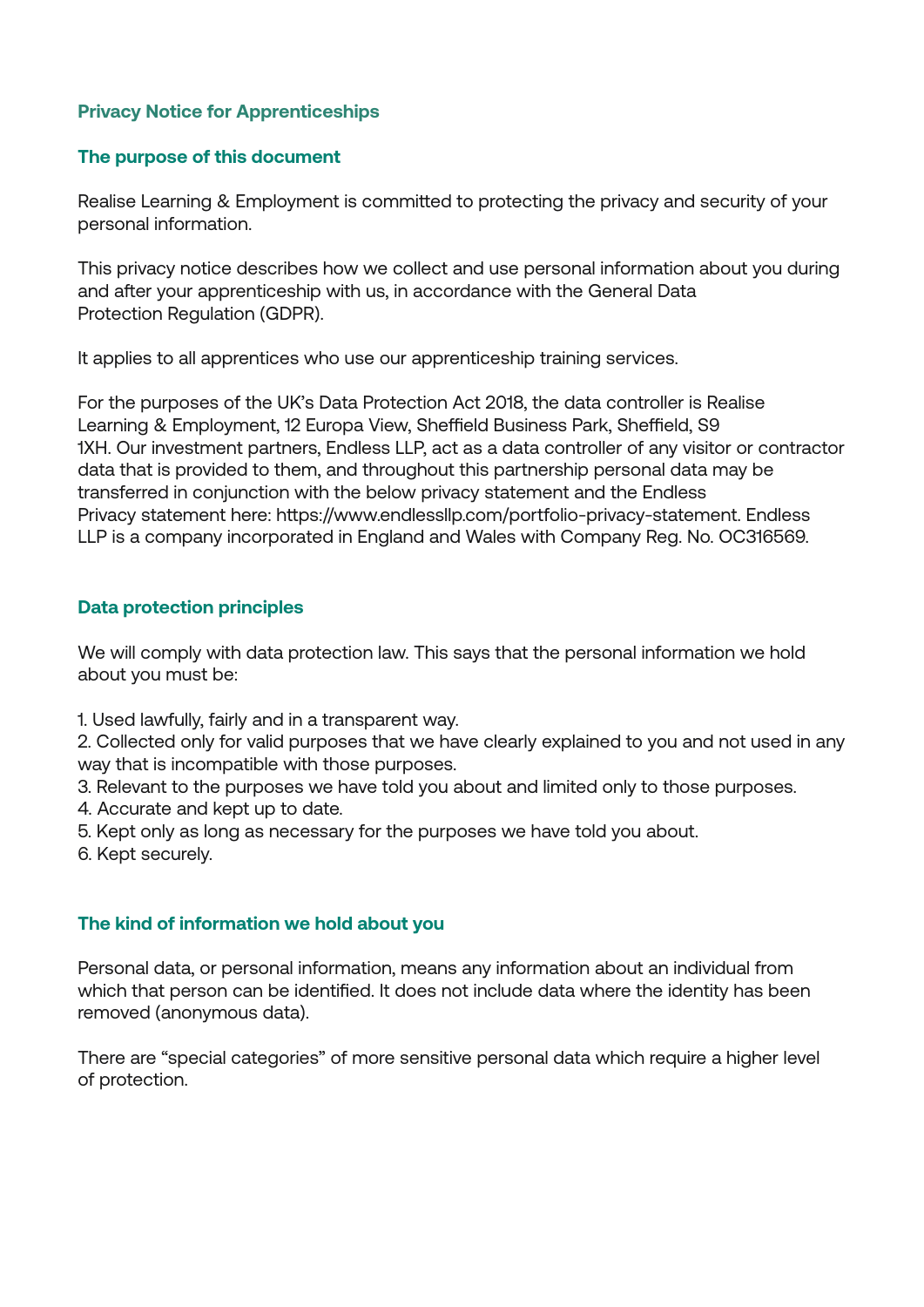We may collect, store, and use the following categories of personal information about you:

- Personal contact details such as name, title, addresses, telephone numbers, and
- personal email addresses
- Date of birth.
- Gender.
- Next of kin and emergency contact information.
- National Insurance number.
- Start date.
- Qualifications.

We may also collect, store and use the following "special categories" of more sensitive personal information:

- Information about your health, including any disability, medical condition.
- Ethnicity

## **How we use your information**

We will only use your personal information when the law allows us to. Most commonly, we will use your personal information in the following circumstances:

1. Where we need to perform the contract we have entered into with you.

2. Where we need to comply with a legal obligation

3. Where it is necessary for our legitimate interest (or those of a third party) and your interest and fundamental rights do not override those interest.

4. Where we need to process certain sensitive data or offer other course and learning opportunities with your consent

We may also use your personal information in the following situation, which are likely to be rare:

- 1. Where we need to protect your interest (or someone else's interest)
- 2. Where it is needed in the public interest or for official purposes

## **Situations in which we will use your personal information**

We need all the categories of information in the list above primarily to allow us to perform our contract with you [A] and to enable us to comply with legal obligations [B]. In some cases we may use your personal information to pursue legitimate interests of our own or those of third parties [C], provided your interests and fundamental rights do not override those interests. In limited circumstances, with your explicit written consent [D]. The situations in which we will process your personal information are listed below. We have indicated by [LETTER] the purpose or purposes for which we are processing or will process your personal information, as well as indicating which categories of data are involved.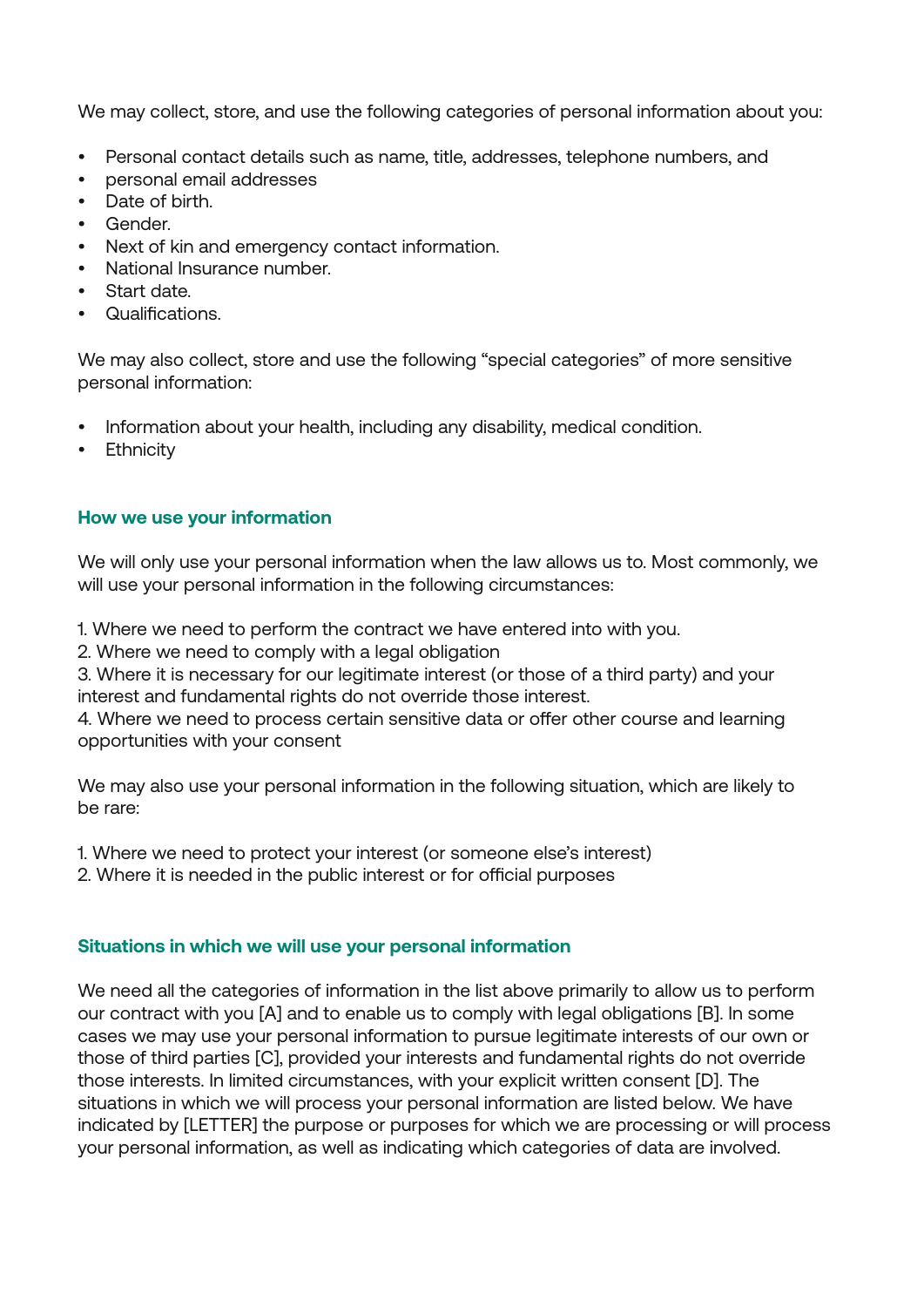- To plan, manage and deliver the apprenticeship training services to you [C]
- To enable Realise to comply with our legal obligations to the Skills Funding Agency (SFA), which is an agency of the Department for Education. [C]
- To enable Realise to comply with its duties contained in the apprentice agreement signed by you, your employer and Realise. [A] and/or [C]
- Checking you are legally entitled to work in the UK. [B]
- Checking prior learning and achievements contained in the Personal Learning Record (PLR). [D]

# **How we use particularly sensitive personal information**

"Special categories" of particularly sensitive personal information require higher levels of protection. We need to have further justification for collecting, storing and using this type of personal information. We may process special categories of personal information in the following circumstances:

1. In limited circumstances, with your explicit consent:

a. To process your ethnic origin to enable us to comply with diversity reporting obligations we may have to your employer

b) Where Realise cannot reasonably provide the support needed and delivery partners have been identified to ensure the qualification is delivered in the best way possible to you within the contract guidelines.

2. Information about a disability may be requested to enable us to meet legal requirements under the Equality Act 2010.

3. Where it is needed in the public interest, such as for equal opportunities monitoring, and in line with our data protection policy.

# **Data sharing**

We may share your personal information with other organisations, being:

- our service providers who provide us with assistance in delivering the apprenticeship training services
- those who regulate our provision of the apprenticeship training services such as the Department for Education and Ofsted
- Our investment partners, Endless LLP/Enact

We will share your personal information with the SFA. The information you supply will be used by the SFA to issue you with a Unique Learner Number (ULN), and to create your Personal Learning Record. For more information about how your personal information is processed and shared with the SFA refer to the Extended Privacy Notice available at: www.gov.uk/government/publications/learning-records-service-the-plr-for-learners-andparents.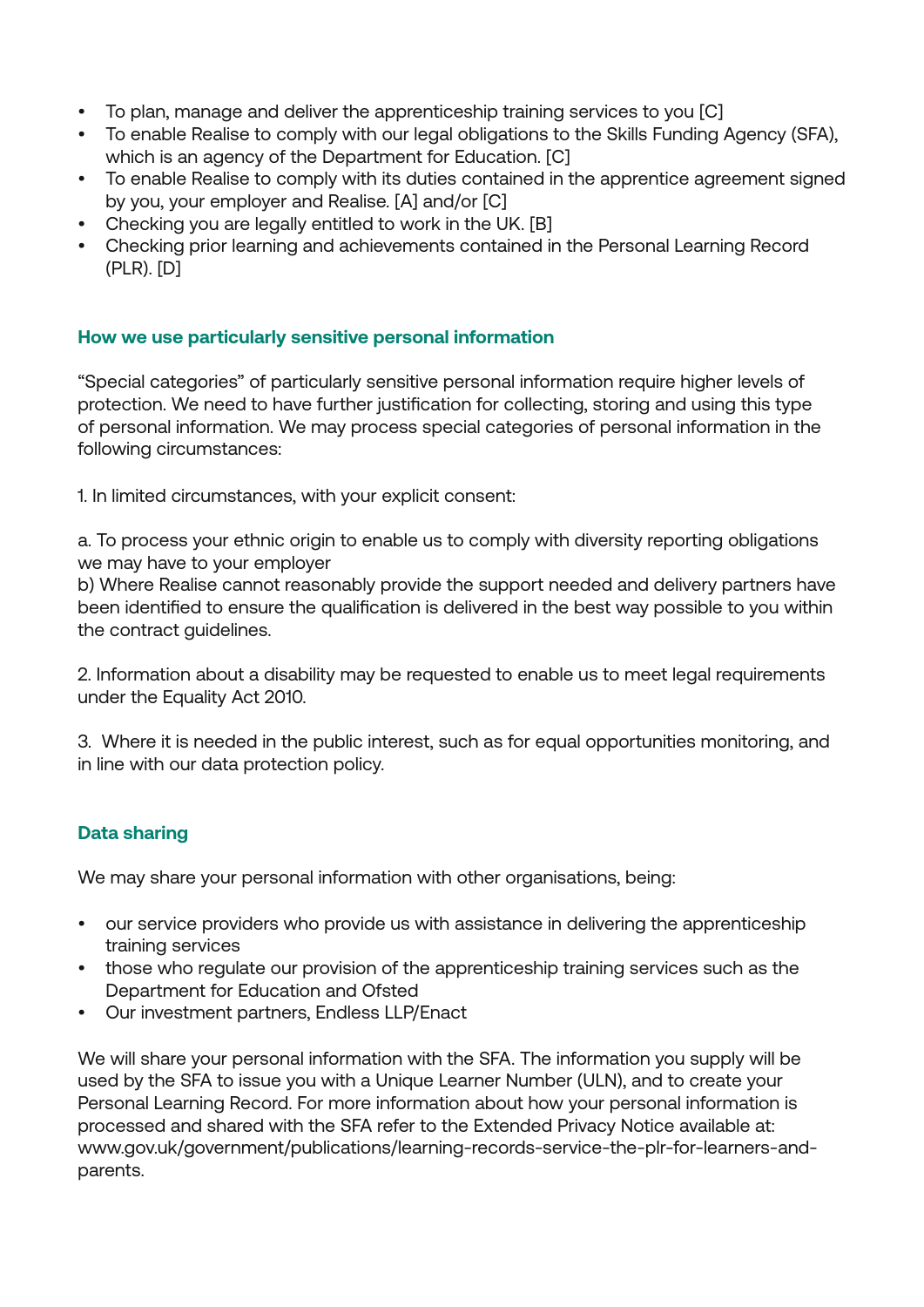We may share your personal information with third parties where required by law, where it is necessary to administer the working relationship with you or where we have another legitimate interest in doing so.

We will not transfer your personal data outside of the European Economic Area (EEA).

## **People appearing on CCTV**

We operate CCTV systems to support the physical security of our premises. Areas covered by CCTV will be identified with signage.

CCTV footage is not shared with 3rd party organisations, with the exception of the Police where there is a need to support criminal investigations.

The CCTV systems which we have installed record footage to hard drive devices and are routinely overwritten with subsequent recordings. Where no incidents have occurred requiring longer retention, CCTV recordings are normally retained for a maximum of one month.

### **People accessing websites**

We do not attempt to identify anyone who visits the website. Where website visitors use 'contact us' to ask a question, the following information will be recorded:

- email address
- name
- telephone number
- comment

These details are stored in accordance with information security policy and only retained for a long as is necessary. Specific retention periods can vary depending on the nature of the comment or query. The information is not stored within the website.

## **Other members of the public**

Where members of the general public contact us, for example, to make a complaint, their information will be stored in accordance with information security policies, will not be distributed to other third party organisations and will only be retained for as long as necessary. Where there is a need to share information with others, we will contact you for your consent.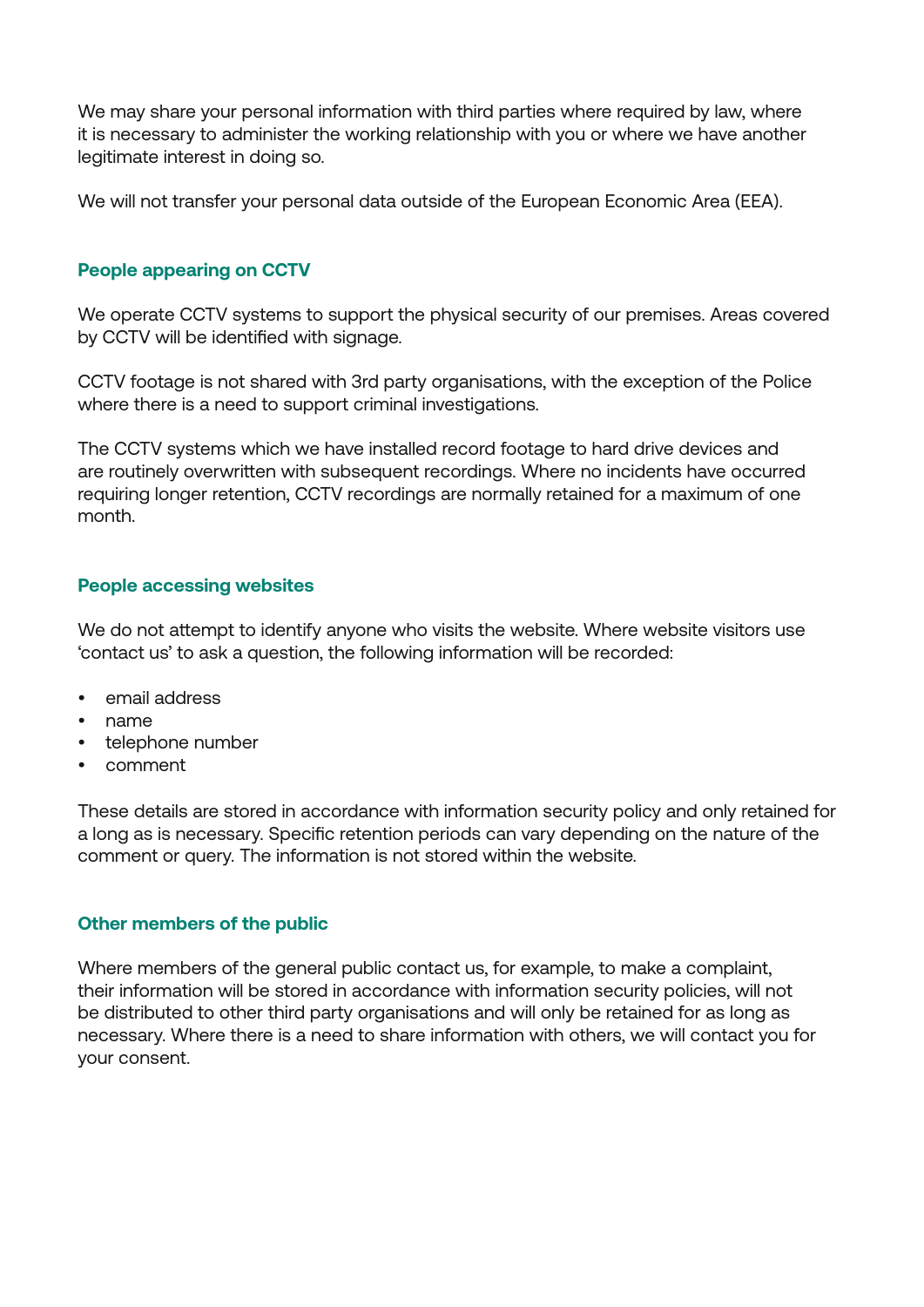## **Purpose and legal basis for data processing**

To the extent that we hold and/or use any information about you, we do so on the basis that such processing is necessary for the exercise of a contract, consent and/or legitimate interests.

To the extent that, for the exercise of consent and/or legitimate interests, we hold and/ or use any information about you which constitutes special category data (meaning information about you relating to your race; ethnic origin; politics; religion; trade union membership; genetics; biometrics (where used for ID purposes); health; sex life; or sexual orientation), or data relating to criminal convictions, we do so on the basis that such processing is necessary for statutory purposes, for the protection of vital interests and for the safeguarding of children and of individuals at risk.

### **Data retention**

#### **How long will you use my information for?**

We will only retain your personal information for as long as necessary to fulfil the purposes we collected it for, including for the purposes of satisfying any legal, accounting, or reporting requirements. To determine the appropriate retention period for personal data, we consider the amount, nature, and sensitivity of the personal data, the potential risk of harm from unauthorised use or disclosure of your personal data, the purposes for which we process your personal data and whether we can achieve those purposes through other means, and the applicable legal requirements.

#### **Automated decision making**

We do not make decisions that would have a significant effect based solely on automated decision making processes.

#### **Data Security**

We have put in place appropriate security measures to prevent your personal information from being accidentally lost, used or accessed in an unauthorised way, altered or disclosed. In addition, we limit access to your personal information to those employees, agents, contractors and other third parties who have a business need to know. They will only process your personal information on our instructions and they are subject to a duty of confidentiality. Details of these measures may be obtained from your information security team.

We have put in place procedures to deal with any suspected data security breach and will notify you and any applicable regulator of a suspected breach where we are legally required to do so.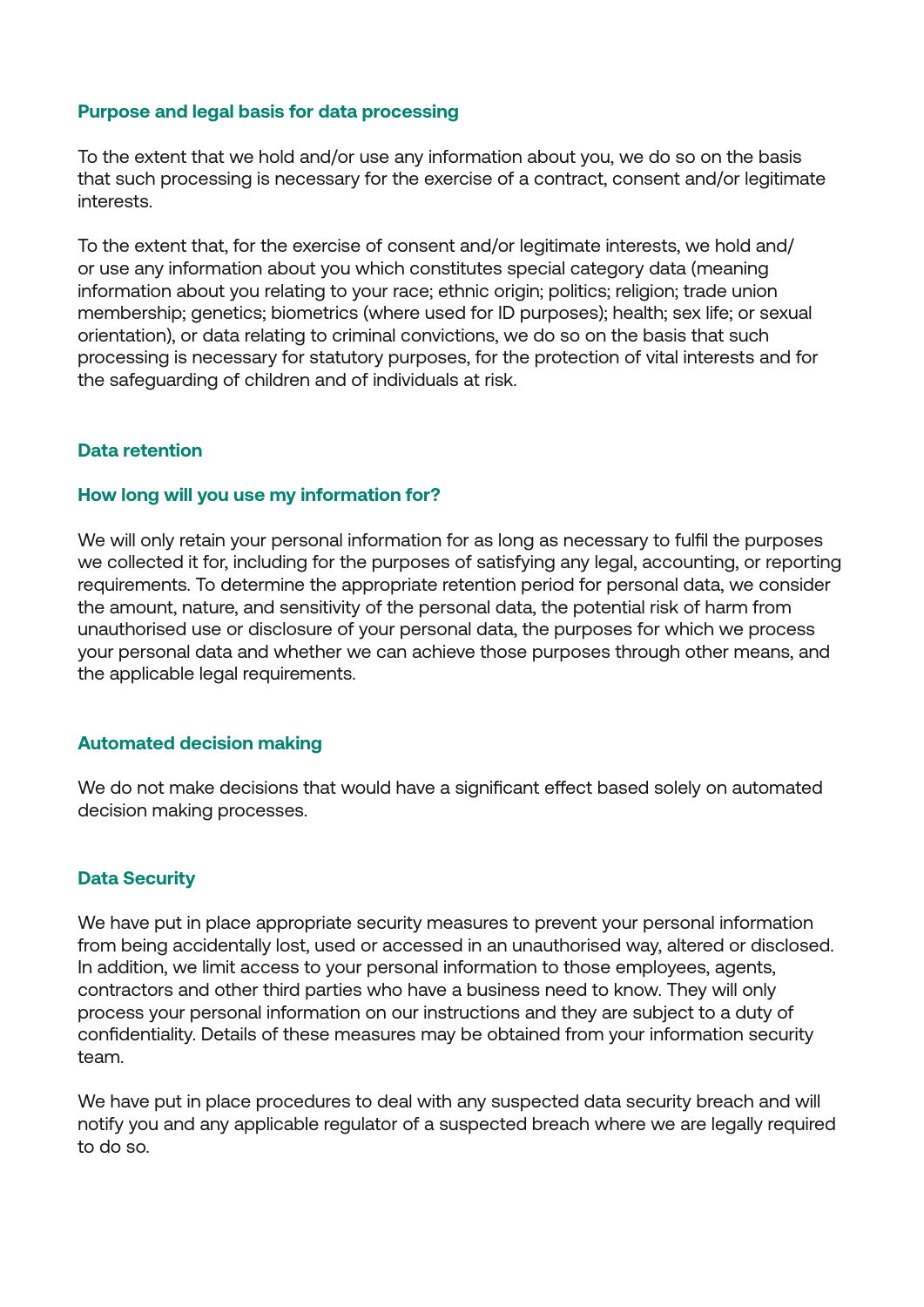# **Your rights**

## **Rights of access, correction, erasure, and restriction**

Under certain circumstances, by law you have the right to notify you and any applicable regulator of a suspected breach where we are legally required to do so.

- **• Request access** to your personal information (commonly known as a "data subject access request"). This enables you to receive a copy of the personal information we hold about you and to check that we are lawfully processing it.
- **• Request correction** of the personal information that we hold about you. This enables you to have any incomplete or inaccurate information we hold about you corrected.
- **• Request erasure** of your personal information. This enables you to ask us to delete or remove personal information where there is no good reason for us continuing to process it. You also have the right to ask us to delete or remove your personal information where you have exercised your right to object to processing (see below).
- **• Data portability**, allows you to obtain and reuse your personal data for your own purposes across different services
- **• Object to processing** of your personal information where we are relying on a legitimate interest (or those of a third party) and there is something about your particular situation which makes you want to object to processing on this ground. You also have the right to object where we are processing your personal information for direct marketing purposes.
- **• Request the restriction** of processing of your personal information. This enables you to ask us to suspend the processing of personal information about you, for example if you want us to establish its accuracy or the reason for processing it.
- **• Request the transfer** of your personal information to another party.
- **• Withdraw Consent** In limited circumstances, where you have provided consent to the collection, processing or transfer of your personal information for a specific purpose, you have the right to withdraw your consent at a later date. Once we have received notification that you wish to withdraw your consent, we will cease processing your information for that specific purpose unless we have another legitimate or statutory basis for continuing to do so. You will be told if we are unable to cease processing your information and why.

If you want to review, verify, correct or request erasure of your personal information, object to the processing of your personal data, or request that we transfer a copy of your personal information to another party, please contact us.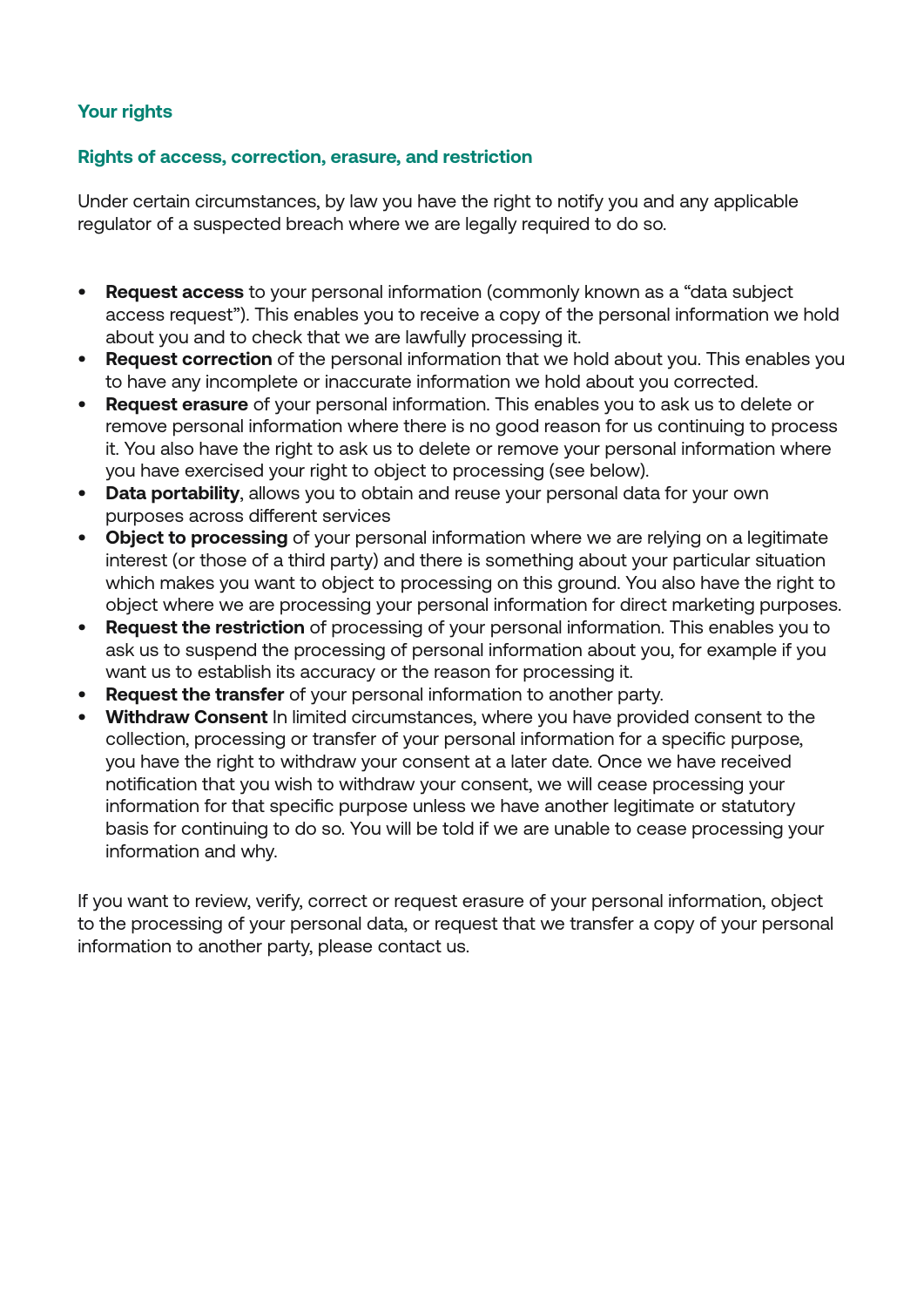#### **What we need from you:**

#### **Tell us when your details change**

To assist us in ensuring the accuracy of your personal data, it is important that you tell us if your personal information changes.

## **Verification of Identity**

We will need to request specific information from you to help us confirm your identity and ensure your right to access your personal data (or exercise any of your other rights). This is an appropriate security measure to ensure that personal information is not disclosed to a person who has no right to receive it.

#### **No fee usually required**

You will not have to pay a fee to access your personal information (or to exercise any of the other rights). However, we may charge a reasonable fee if your request for access is clearly unfounded or excessive. Alternatively, we may refuse to comply with the request in such circumstances.

#### **Contact details**

If you have any queries or requests arising out of this Privacy Notice or if you have any concerns about the personal information we hold about you, please see contact details below.

If you are contacting us to access your personal information, please also state "Subject Access Request".

You can contact our Data Protection Officer by:

**Email:** hello@realisetraining.com

**Write to:** 12 Europa View, Sheffield Business Park, Sheffield S9 1XH

#### **Information Commissioner's Office (ICO)**

You also have the right to make a complaint to the Information Commissioner's Office (ICO), the UK supervisory authority for data protection issues.